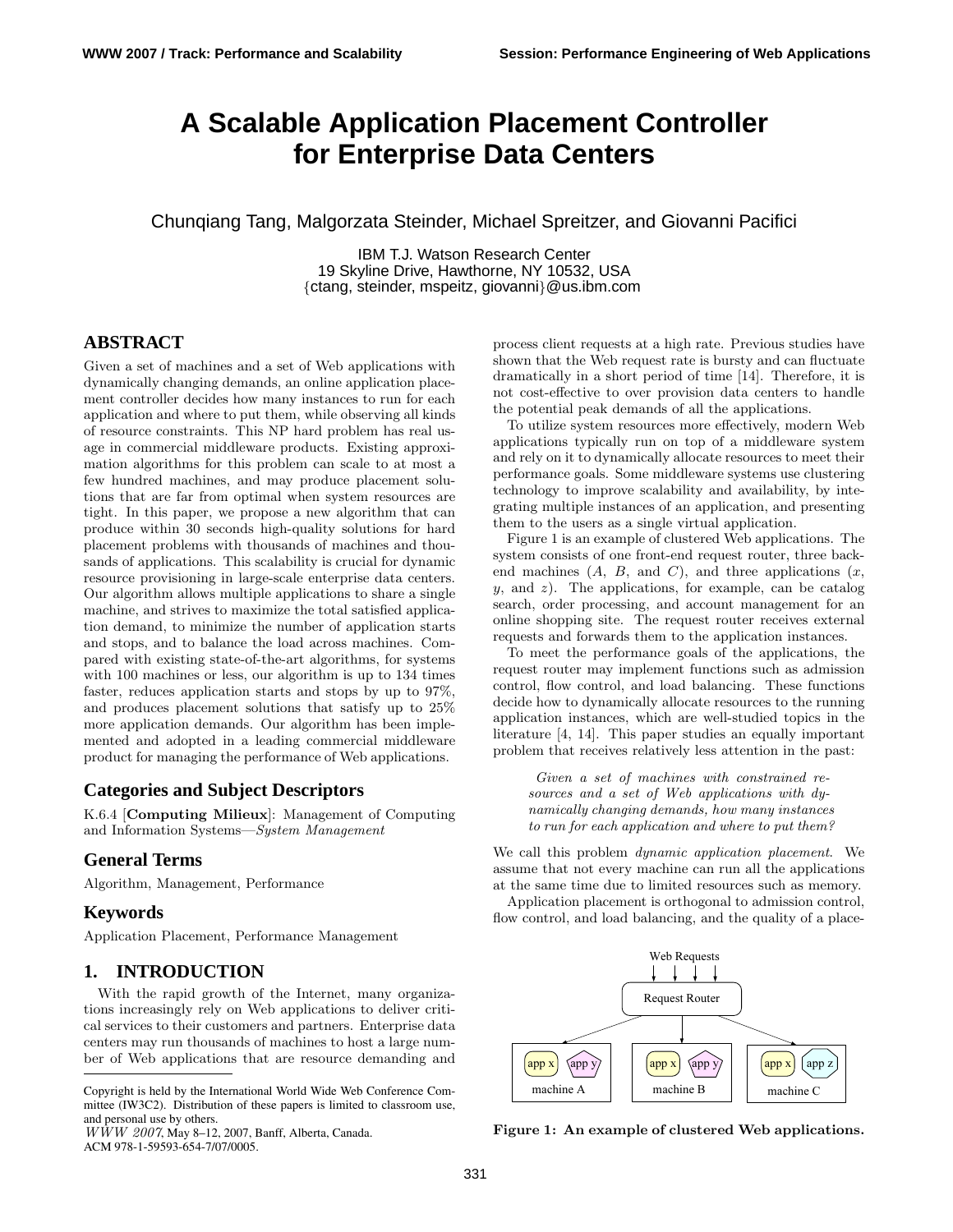### **WWW 2007 / Track: Performance and Scalability Session: Performance Engineering of Web Applications**



Figure 2: Control loop for application placement.

ment solution can have profound impact on the performance of the entire system. In Figure 1, suppose the request rate for application z suddenly surges. Application z may not meet the demands even if all the resources of machine C are allocated to application z. A smart middleware system then may react by stopping application  $x$  on machines  $A$ and B, and using the freed resources (e.g., memory) to start an instance of application z on both A and B.

The application placement problem can be formulated as a variant of the Class Constrained Multiple-Knapsack Problem [12, 13]. Under multiple resource constraints (e.g., CPU and memory) and application constraints (e.g., the need for special hardware or software), a placement algorithm strives to produce placement solutions that optimize multiple objectives: (1) maximizing the total satisfied application demand, (2) minimizing the total number of application starts and stops as they disturb the running system, and (3) balancing the load across machines.

The placement problem is NP hard. Existing approximation algorithms [6, 8] can scale to at most a few hundred machines, and may produce placement solutions that are far from optimal when system resources are tight. In this paper, we propose a new approximation algorithm that significantly and consistently outperforms existing state-of-the-art algorithms in terms of both solution quality and scalability. Our algorithm has been implemented and adopted in a leading commercial middleware product [1].

The remainder of the paper is organized as follows. Sections 2, 3, and 4 formulate the application placement problem, describe our algorithm, and present its performance, respectively. Section 5 discusses related work, and Section 6 concludes the paper.

### **2. PROBLEM FORMULATION**

Figure 2 is a simplified diagram of the control loop for application placement. For brevity, we simply refer to "application placement" as "placement" in the rest of this paper. The inputs to the placement controller include the current placement of applications on machines, the resource capacity of each machine, the projected resource demand of each application, and the restrictions that specify whether a given application can run on a given machine, e.g., some application may require machines with special hardware or software. Taking these inputs collected by the auxiliary components, the placement controller computes a placement solution that optimizes certain objective functions, and then passes the solution to the placement executor to start and stop application instances accordingly. Periodically every T minutes, the placement controller produces a new placement solution based on the current inputs (e.g.,  $T=15$  minutes).

Estimating application demands is a non-trivial task. We use online profiling and data regression to dynamically estimate the average CPU cycles needed to process one Web request of a given application [11]. The product of the estimated CPU cycles per request and the projected request rate gives the CPU cycles needed by the application per second. We use a peer-to-peer infrastructure [16] to gather performance metrics from a large number of machines in a scalable and reliable fashion.

In the past, we have developed a middleware system [1, 10, 11, 9] that includes a superset of the control loop in Figure 2. In this paper, we focus on the design and evaluation of the placement controller. The rest of this section presents the formal formulation of the placement problem. We first discuss the system resources and application demands considered in the placement problem.

A running application instance's consumption of CPU cycles and IO bandwidth depends on the request rate. As for memory, our system periodically and conservatively estimates the upper limit of an application's near-term memory usage, and assumes that this upper limit does not change until the next estimate update point, because of several practical reasons. First, a significant amount of memory is consumed by an application instance even if it receives no requests. Second, memory consumption is often related to prior application usage rather than its current load due to data caching and delayed garbage collection. Third, because an accurate projection of memory usage is difficult and many applications cannot run when the system is out of memory, it is more reasonable to use the conservatively estimated upper limit for memory consumption.

Among many resources, we choose CPU and memory as the representative ones to be considered by the placement controller. For brevity, the description of our algorithm only considers CPU and memory, but it can deal with other types of resources as well. For example, if the system is networkbounded, we can use network bandwidth as the bottleneck resource whose consumption depends on the request rate. This introduces no changes to our algorithm.

Next, we present the formulation of the placement problem. Table 1 lists the symbols used in our discussion (see Figure 2 for their roles). The inputs to the placement controller are the current placement matrix  $I$ , the placement restriction matrix  $R$ , the CPU/memory capacity of each machine  $(\Omega_n$  and  $\Gamma_n)$ , and the CPU/memory demand of each application ( $\omega_m$  and  $\gamma_m$ ). The outputs of placement controller are the updated placement matrix  $I$  and the load distribution matrix L.

The placement controller strives to find a placement solution that maximizes the total satisfied application demand. In addition, it also tries to minimize the total number of application starts and stops, because placement changes disturb the running system and waste CPU cycles. In practice, many J2EE applications take a few minutes to start or stop, and take some additional time to warm up their data cache. The last optimization goal is to balance the load across machines. Ideally, the utilization of individual machines should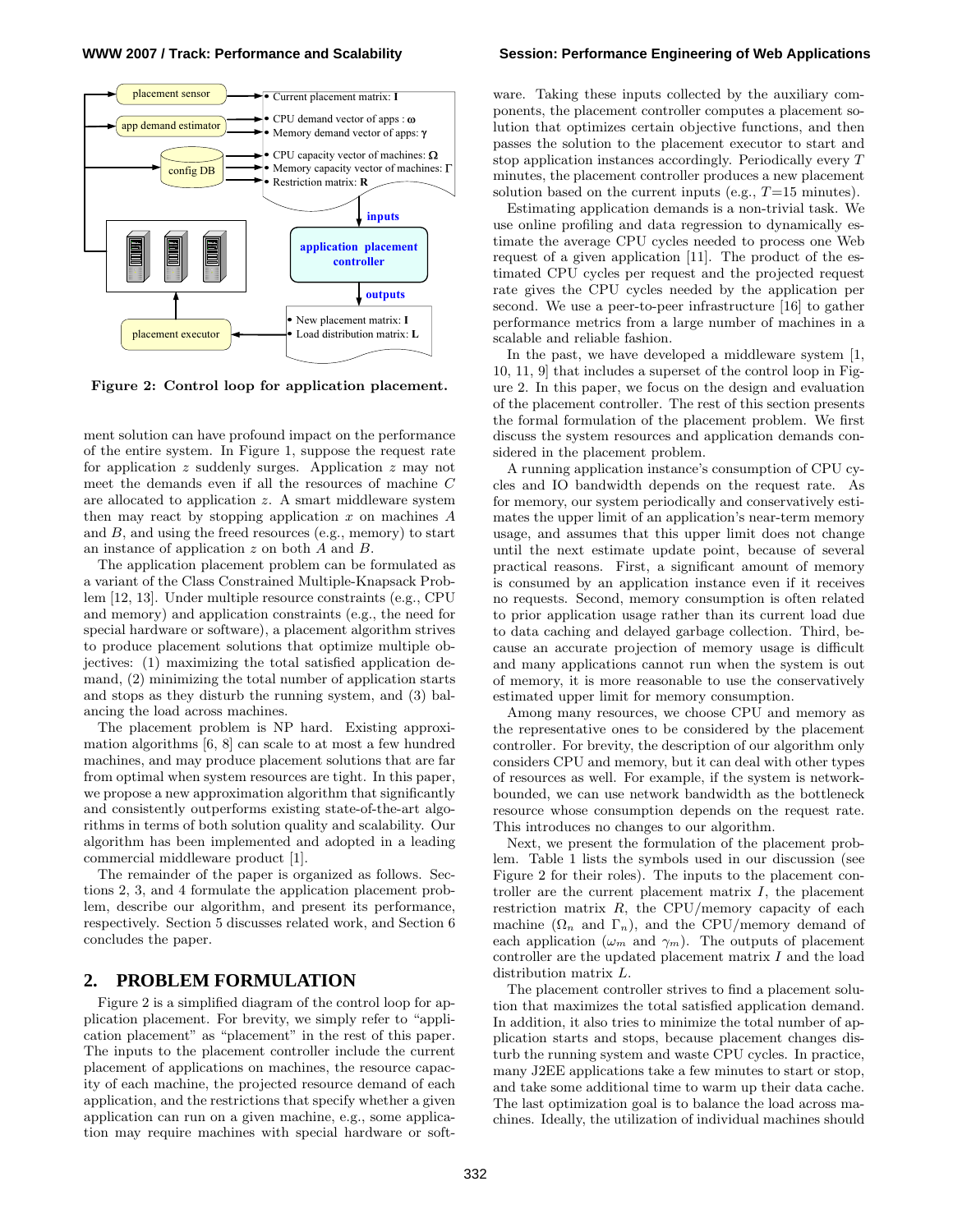stay close to the utilization  $\rho$  of the entire system.

$$
\rho = \frac{\sum_{m \in \mathcal{M}} \sum_{n \in \mathcal{N}} L_{m,n}}{\sum_{n \in \mathcal{N}} \Omega_n} \tag{1}
$$

As we are dealing with multiple optimization objectives, we prioritize them in the formal problem statement below. Let  $I^*$  denote the old placement matrix, and  $I$  denote the new placement matrix.

$$
(i) \quad \text{maximize} \quad \sum_{m \in \mathcal{M}} \sum_{n \in \mathcal{N}} L_{m,n} \tag{2}
$$

(*ii*) minimize 
$$
\sum_{m \in \mathcal{M}} \sum_{n \in \mathcal{N}} |I_{m,n} - I_{m,n}^*|
$$
 (3)

$$
(iii) \quad \text{minimize} \quad \sum_{n \in \mathcal{N}} \left| \frac{\sum_{m \in \mathcal{M}} L_{m,n}}{\Omega_n} - \rho \right| \tag{4}
$$

such that

$$
\forall m \in \mathcal{M}, \ \forall n \in \mathcal{N} \qquad I_{m,n} = 0 \quad \text{or} \quad I_{m,n} = 1 \tag{5}
$$

$$
\forall m \in \mathcal{M}, \ \forall n \in \mathcal{N} \qquad R_{m,n} = 0 \Rightarrow I_{m,n} = 0 \tag{6}
$$

$$
\forall m \in \mathcal{M}, \ \forall n \in \mathcal{N} \qquad I_{m,n} = 0 \Rightarrow L_{m,n} = 0 \tag{7}
$$

$$
\forall m \in \mathcal{M}, \ \forall n \in \mathcal{N} \qquad L_{m,n} \ge 0 \tag{8}
$$

$$
\forall n \in \mathcal{N} \qquad \sum_{m \in \mathcal{M}} \gamma_m I_{m,n} \leq \Gamma_n \qquad (9)
$$

$$
\forall n \in \mathcal{N} \qquad \sum_{m \in \mathcal{M}} L_{m,n} \le \Omega_n \tag{10}
$$

$$
\forall m \in \mathcal{M} \qquad \sum_{n \in \mathcal{N}} L_{m,n} \le \omega_m \tag{11}
$$

This problem is a variant of the Class Constrained Multiple-Knapsack problem [12, 13]. It differs from the prior formulation mainly in that it also minimizes the number of placement starts and stops. This problem is NP hard. We will present an online approximation algorithm for solving it.

### **3. THE PLACEMENT ALGORITHM**

This section describes our placement algorithm. Before presenting its details, we first give a high-level description of the algorithm, a definition of terms, and the key ideas behind the algorithm.

Our algorithm repeatedly and incrementally optimizes the placement solution in multiple rounds. In each round, it first computes the maximum total application demand that can be satisfied by the current placement solution. The algorithm quits if all the application demands are satisfied. Otherwise, it shifts load across machines (without placement changes), and then considers stopping unproductive application instances and starting more useful ones in order to increase the total satisfied application demand. The loadshifting step before the placement-changing step is critical as it dramatically simplifies subsequent placement changes. Note that, in the algorithm description, "placement change", "application start/stop", and "load shifting" are all hypothetical. The real placement changes are executed after the placement algorithm terminates.

### **3.1 Definition of Terms**

A machine is fully utilized if its residual (i.e., unused) CPU capacity is zero  $(\Omega_n^* = 0)$ ; otherwise, it is *underutilized*. An application instance is fully utilized if it runs on a fully utilized machine. An instance of application  $m$  running on an underutilized machine  $n$  is *completely idle* if it has no load  $(L_{m,n}=0)$ ; otherwise, it is underutilized. The load of an underutilized instance of application m can be increased

### **WWW 2007 / Track: Performance and Scalability Session: Performance Engineering of Web Applications**

| $\overline{\mathcal{N}}$ | The set of machines.                                                               |
|--------------------------|------------------------------------------------------------------------------------|
| $\boldsymbol{n}$         | One machine in the set $\mathcal N$ .                                              |
| М                        | The set of applications.                                                           |
| $\boldsymbol{m}$         | One application in the set $\mathcal{M}$ .                                         |
| R                        | The placement restriction matrix. $R_{m,n} = 1$ if                                 |
|                          | application m can run on machine n; $R_{m,n} = 0$                                  |
|                          | otherwise.                                                                         |
| Ι                        | The placement matrix. $I_{m,n} = 1$ if application m                               |
|                          | is running on machine <i>n</i> ; $I_{m,n} = 0$ otherwise.                          |
| L                        | The load distribution matrix. $L_{m,n}$ is the CPU                                 |
|                          | cycles per second allocated on machine $n$ for ap-                                 |
|                          | plication $m$ . L is an output of the placement algo-                              |
|                          | rithm; it is not measured from the running system.                                 |
| $\overline{\Gamma_n}$    | The memory capacity of machine $n$ .                                               |
| $\Omega_n$               | The CPU capacity of machine $n$ .                                                  |
| $\gamma_m$               | The memory demand of application $m$ , i.e., the                                   |
|                          | memory needed to run one instance of applica-                                      |
|                          | tion $m$ .                                                                         |
| $\omega_m$               | The CPU demand of application $m$ , i.e., the total                                |
|                          | CPU cycles per second needed for application $m$                                   |
|                          | throughout the entire system.                                                      |
| $\overline{\omega_m^*}$  | The residual CPU demand of application $m$ , i.e.,                                 |
|                          | the demand not satisfied by the load distribution                                  |
|                          | matrix L: $\omega_m^* = \omega_m - \sum_{n \in \mathcal{N}} L_{m,n}$ .             |
| $\Omega_n^*$             | The residual CPU capacity of machine $n$ , i.e., the                               |
|                          | CPU capacity not consumed by the applications                                      |
|                          | running on machine n: $\Omega_n^* = \Omega_n - \sum_{m \in \mathcal{M}} L_{m,n}$ . |
| $\overline{\Gamma_n^*}$  | The residual memory capacity of machine $n$ , i.e.,                                |
|                          | the memory not consumed by the busy applica-                                       |
|                          | tions $(L_{m,n}\gg 0)$ running on machine <i>n</i> :                               |
|                          | $\Gamma_n^* = \Gamma_n - \sum_{m:L_{m,n}>0} \gamma_m.$                             |

Table 1: Symbols used in the placement algorithm.

if application  $m$  has a positive residual (i.e., unsatisfied) CPU demand  $(\omega_m^* > 0)$ .

The CPU-memory ratio of a machine n is defined as its CPU capacity divided by its memory capacity, i.e.,  $\Omega_n/\Gamma_n$ . Intuitively, it is harder to fully utilize the CPU of machines with a high CPU-memory ratio. The *load-memory ratio* of an instance of application  $m$  running on machine  $n$  is defined as the CPU load of this instance divided by its memory consumption, i.e.,  $L_{m,n}/\gamma_m$ . Intuitively, application instances with a higher load-memory ratio are more "productive".

### **3.2 Key Ideas in Load Shifting**

Figure 4 is the high-level pseudo code of our algorithm. The details will be explained later. The core of the place() function is a loop that incrementally optimizes the placement solution. Inside the loop, it first solves the max-flow problem [2] in Figure 3 to compute the maximum total demand  $\hat{\omega}$  that can be satisfied by the current placement matrix I. Among many possible load distribution matrices L that can meet this maximum demand  $\hat{\omega}$ , we employ several load-shifting heuristics to find the one that makes later placement changes easier.

• We classify the running instances of an application into three categories: idle, underutilized, and fully utilized. The idle instances are preferred candidates to be shut down. We opt for leaving the fully utilized instances intact as they already make good contributions.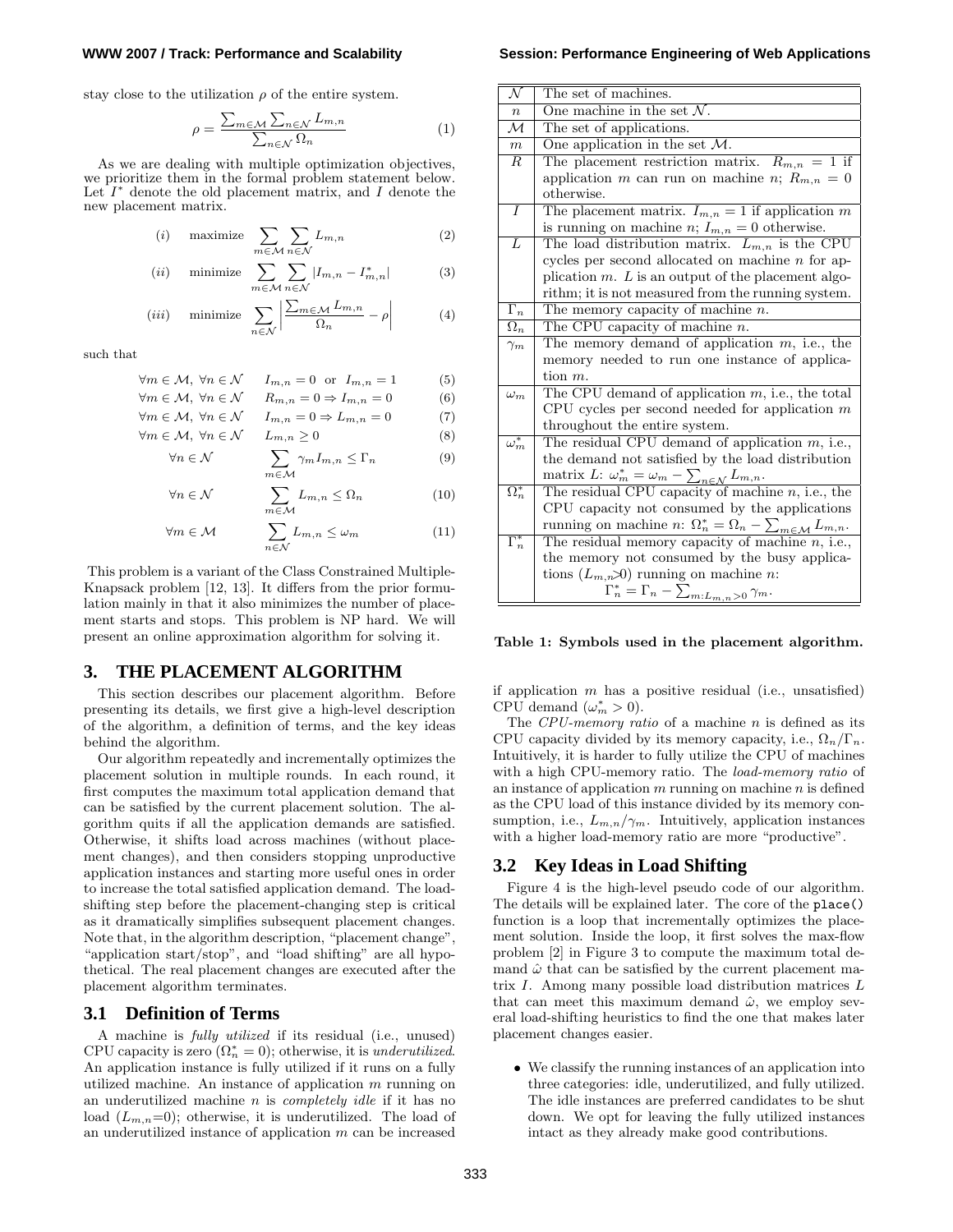- Through proper load shifting, we can ensure that every application has at most one underutilized instance in the entire system. Reducing the number of underutilized instances simplifies the placement problem, because the strategy to handle idle instances and fully utilized instances are straightforward.
- We strive to co-locate residual memory and residual CPU on the same machines so that these resources can be used to start new application instances. For example, if one machine has only residual CPU while another machine has only residual memory, neither of them can accept new applications.
- We strive to make idle application instances appear on machines with relatively more residual memory. By shutting down the idle instances, more memory will become available for hosting applications that require a large amount of memory.

### **3.3 Key Ideas in Placement Changing**

The load-shifting subroutine in Figure 4 prepares the load distribution in a way that makes later placement changes easier. The placement-changing subroutine further employs several heuristics to increase the total satisfied application demand, to reduce placement changes, and to reduce computation time.

- The algorithm walks through the underutilized machines sequentially and makes placement changes to them one by one in an isolated fashion. When working on a machine  $n$ , the algorithm is only concerned with the sate of machine  $n$  and the residual application demands. This isolation drastically reduces the computation time.
- The isolation of machines, however, may lead to inferior placement solutions. We address this problem by alternately executing the load-shifting subroutine and the placement-changing subroutine for multiple rounds. As a result, the residual application demands released from the application instances stopped in the previous round now have the chance of being allocated to other machines in the later rounds.
- When sequentially walking through the underutilized machines, the algorithm first considers machines with a relatively high CPU-memory ratio (see the definition in Section 3.1). As it is harder to fully utilize the CPU of these machines, we prefer to process them first when we still have abundant choices.
- When choosing applications to run on a machine, the algorithm tries to find a combination of applications that lead to the highest CPU utilization of this machine. It prefers to stop "unproductive" running application instances with a relatively low load-memory ratio to accommodate new application instances.
- To reduce placement changes, the algorithm does not allow stopping application instances that already deliver a "sufficiently high" load. We refer to these instances as pinned instances. The intuition is that, even if we stop these instances on their current hosting machines, it is likely that we will start instances of the same applications on other machines. Our algorithm dynamically computes the pinning threshold for each application.



Figure 3: This figure shows two network flow problems. (1) When the link costs (i.e.,  $r_A=1$ ,  $r_B=0$ , and  $r_C=2$ ) are not used, this figure is an example of the maxflow problem whose solution gives the maximum total demand that can be satisfied by the current placement matrix  $I.$  (2) When the link costs are used, it is an example of the min-cost max-flow problem solved by the load-shifting subroutine to compute a load distribution that makes later placement changes easier.

Below, we present in detail the load-shifting subroutine, the placement-changing subroutine, and the full placement algorithm that utilizes these two subroutines.

### **3.4 The Load-Shifting Subroutine**

Given the current application demands, the placement algorithm solves a max-flow problem [2] to derive the maximum total demand that can be satisfied by the current placement matrix I. Figure 3 is an example of this maxflow problem, in which we consider four applications  $(w, x, ...)$ y, and z) and three machines  $(A, B, \text{ and } C)$ . Each application is represented as a node in the graph. Each machine is also represented as a node. In addition, there are a source node and a sink node. The source node has an outgoing link to each application  $m$ , and the capacity of this link is the CPU demand of the application  $(\omega_m)$ . Each machine n has an outgoing link to the sink node, and the capacity of this link is the CPU capacity of the machine  $(\Omega_n)$ . The last set of links are between the applications and the machines that currently run those applications. The capacity of these links is unlimited. In Figure 3, application  $x$  currently runs on machines  $A$  and  $B$ . Therefore,  $x$  has two outgoing links:  $x \rightarrow A$  and  $x \rightarrow B$ .

When load distribution is formulated as this max-flow problem, the maximum volume of flows going from the source node to the sink node is the maximum total demand  $\hat{\omega}$  that can be satisfied by the current placement matrix I. (Recall that  $I_{m,n} = 1$  if application m is running on machine n. See Table 1 for the notations.) If all application demands are satisfied, no placement changes are needed. Otherwise, we make placement changes in order to satisfy more application demands. Before doing so, we first adjust the load distribution matrix L produced by solving the max-flow problem in Figure 3. (Recall that  $L_{m,n}$  is the CPU cycles per second allocated on machine  $n$  for application  $m$ .) The goal of load shifting is to achieve the effects described in Section 3.2, e.g., co-locating residual CPU and residual memory on the same set of machines, and ensuring that each application has at most one underutilized instance in the entire system.

The task of load shifting is accomplished by solving the min-cost max-flow problem [2] in Figure 3. We sort all the machines in increasing order of residual memory capacity  $\Gamma_n^*$ , and associate each machine n with a rank  $r_n$  that reflects its position in this sorted list. The machine with rank 0 has the least amount of residual memory. In Figure 3, the link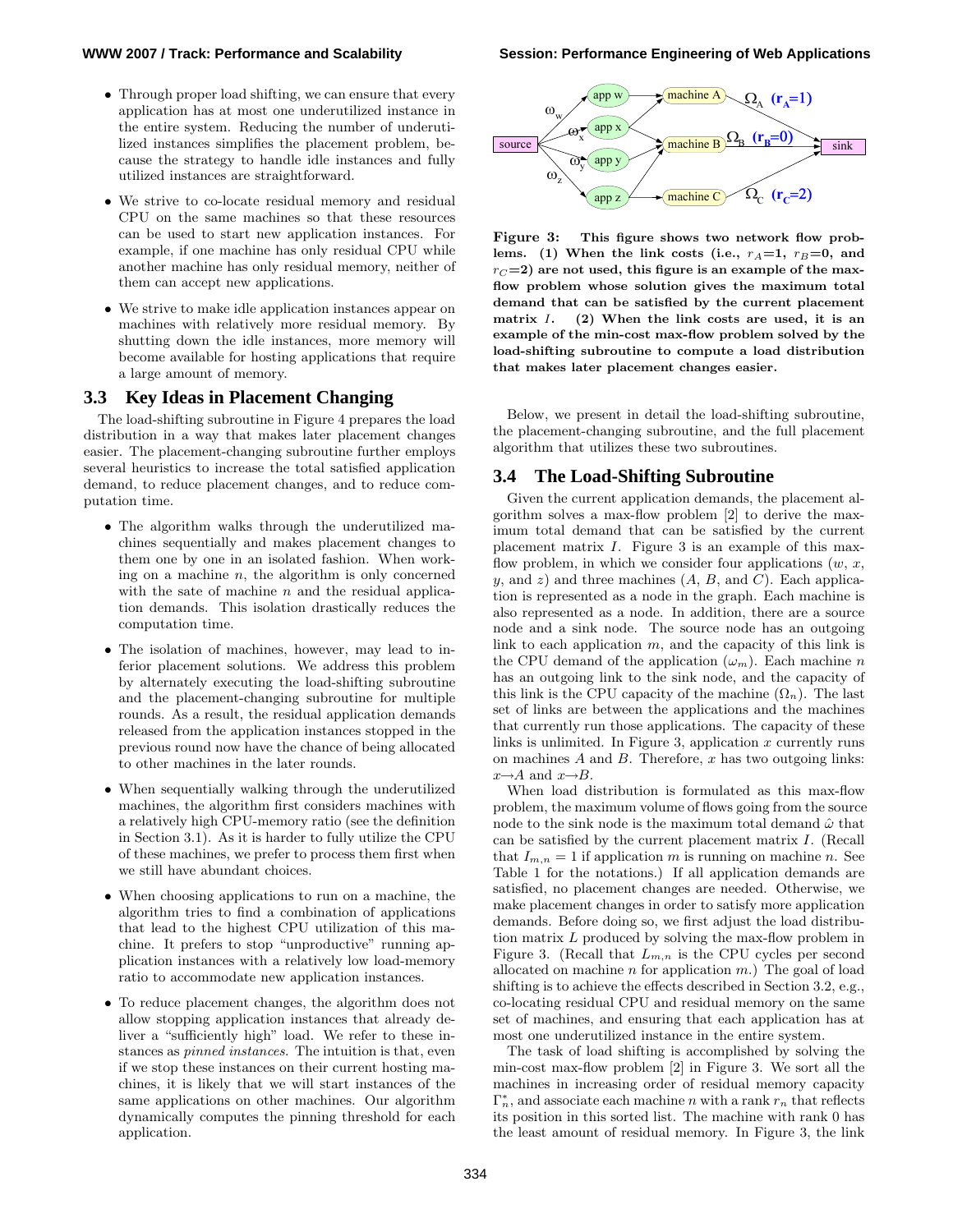function place () { for  $(i = 0; i \lt K; i++)$  { // K=10 by default. calc max demand satisfied by current placement (); if (all demands satisfied) break out of the loop;<br>load shifting ();  $//$  No placement changes he  $\frac{1}{2}$  No placement changes here. placement changing (pin app=false); placement changing (pin app=true); choose the better one as the solution; // Pin or not. if (no improvement) break out of the loop; } balance load across machines (); }

function placement changing (boolean pin app) { ------------outermost loop--// Change the placement on one machine at a time. for (all underutilized machines n) { if  $(pin.append = true)$  identify pinned app instances $()$ ; // Suppose machine n currently runs c not-pinned  $\sqrt{7}$  app instances (M1, M2, ..., Mc) sorted in // increasing order of load-memory ratio. //-----------------------------------------intermediate loop--- for  $(j=0; j < c; j++)$  { if  $(j \geq 0)$  stop j apps on machine n  $(M1,M2,...,Mj)$ ; ----innermost loop--Find apps to consume n's residual resources // that become available after stopping the j apps. for (all apps x with a positive residual demand) { if  $(appx\_fits\_on\_machine\_n) start_x\_on_n()$ ; } if (is the best solution for machine n so far) record it(); }}}

### Figure 4: High-level pseudo code of our algorithm.

between a machine  $n$  and the sink node is associated with the cost  $r_n$ . The cost of all the other links is zero, which is not shown in the figure for brevity. In this example, machine C has more residual memory than machine A, and machine A has more residual memory that machine B. Therefore, the links between the machines and the sink node have costs  $r_B = 0$ ,  $r_A = 1$ , and  $r_C = 2$ , respectively.

The load distribution matrix L produced by solving the min-cost max-flow problem in Figure 3 possesses the following good properties that make later placement changes easier: (1) An application has at most one underutilized instance in the entire system. (2) Residual memory and residual CPU are likely to co-locate on the same set of machines. (3) The idle application instances appear on the machines with relatively more residual memory.

Theorem 1. In the load distribution matrix L produced by solving the min-cost max-flow problem in Figure 3, each application has at most one underutilized instance in the entire system.

**Proof:** We prove this by contradiction. Suppose there are two underutilized instances of the same application running on two underutilized machines A and B, respectively. Without loss of generality, we assume that machine A has less residual memory than machine B, i.e.,  $r_A < r_B$ . Because machine A still has residual CPU capacity and the cost of

### **WWW 2007 / Track: Performance and Scalability Session: Performance Engineering of Web Applications**

using machine A is lower than that of using machine B  $(r_A < r_B)$ , the min-cost max-flow algorithm can further reduce the total cost of the maximum flow by moving load from machine  $B$  to machine  $A$ , which contradicts with the fact that the current solution given by the min-cost max-flow algorithm already has the lowest cost.  $\Box$ 

Theorem 2. In the load distribution matrix L produced by solving the min-cost max-flow problem in Figure 3, if application m has one underutilized instance running on machine n, then  $(1)$  application m's idle instances must run on machines whose residual memory is larger than or equal to that of machine n; and  $(2)$  application m's fully utilized instances must run on machines whose residual memory is smaller than or equal to that of machine n.

**Proof:** The proof is similar to that for Theorem 1.  $\Box$ 

### **3.5 The Placement-Changing Subroutine**

The placement-changing subroutine takes as input the current placement matrix I, the load distribution matrix L generated by the load-shifting subroutine, and the residual application demands not satisfied by  $L$ . It tries to increase the total satisfied application demand by making placement changes, for instance, stopping "unproductive" application instances and starting useful ones.

The main structure of the placement-changing subroutine consists of three nested loops (see Figure 4). The outermost loop iterates over the machines and asks the intermediate loop to generate a placement solution for one machine  $n$ at a time. Suppose machine  $n$  currently runs  $c$  not-pinned application instances  $(M_1, M_2, \cdots, M_c)$  sorted in increasing order of load-memory ratio (see the definition in Section 3.1). The intermediate loop iterates over a variable  $j$  $(0 \leq j \leq c)$ . In iteration j, it stops on machine n the j applications  $(M_1, M_2, \cdots, M_j)$  while keeping the other running applications intact, and then asks the innermost loop to find appropriate applications to consume machine n's residual resources. The innermost loop walks through the residual applications, and identifies those that can fit on machine n. As the intermediate loop varies the number of stopped applications from 0 to c, it collects  $c + 1$  different placement solutions for machine  $n$ , among which it picks the best one as the final solution.

Below, we describe the three nested loops in detail.

The Outermost Loop. Before entering the outermost loop, the algorithm first computes the residual CPU demand of each application. We refer to the applications with a positive residual CPU demand (i.e.,  $\omega_m^* > 0$ ) as residual applications. The algorithm inserts all the residual applications into a right-threaded AVL tree called residual app tree. The applications in the tree are sorted in decreasing order of residual demand. As the algorithm progresses, the residual demand of applications may change, and the tree is updated accordingly. The algorithm also keeps track of the minimum memory requirement  $\gamma_{min}$  of applications in the tree,

$$
\gamma_{min} = \min_{m \in residual\ app\ tree} \gamma_m,\tag{12}
$$

where  $\gamma_m$  is the memory needed to run one instance of application m. The algorithm uses  $\gamma_{min}$  to speed up the computation in the innermost loop. If a machine n's residual memory  $\Gamma_n^*$  is smaller than  $\gamma_{min}$ , the algorithm can immediately infer that this machine cannot accept any applications in the *residual app\_tree*.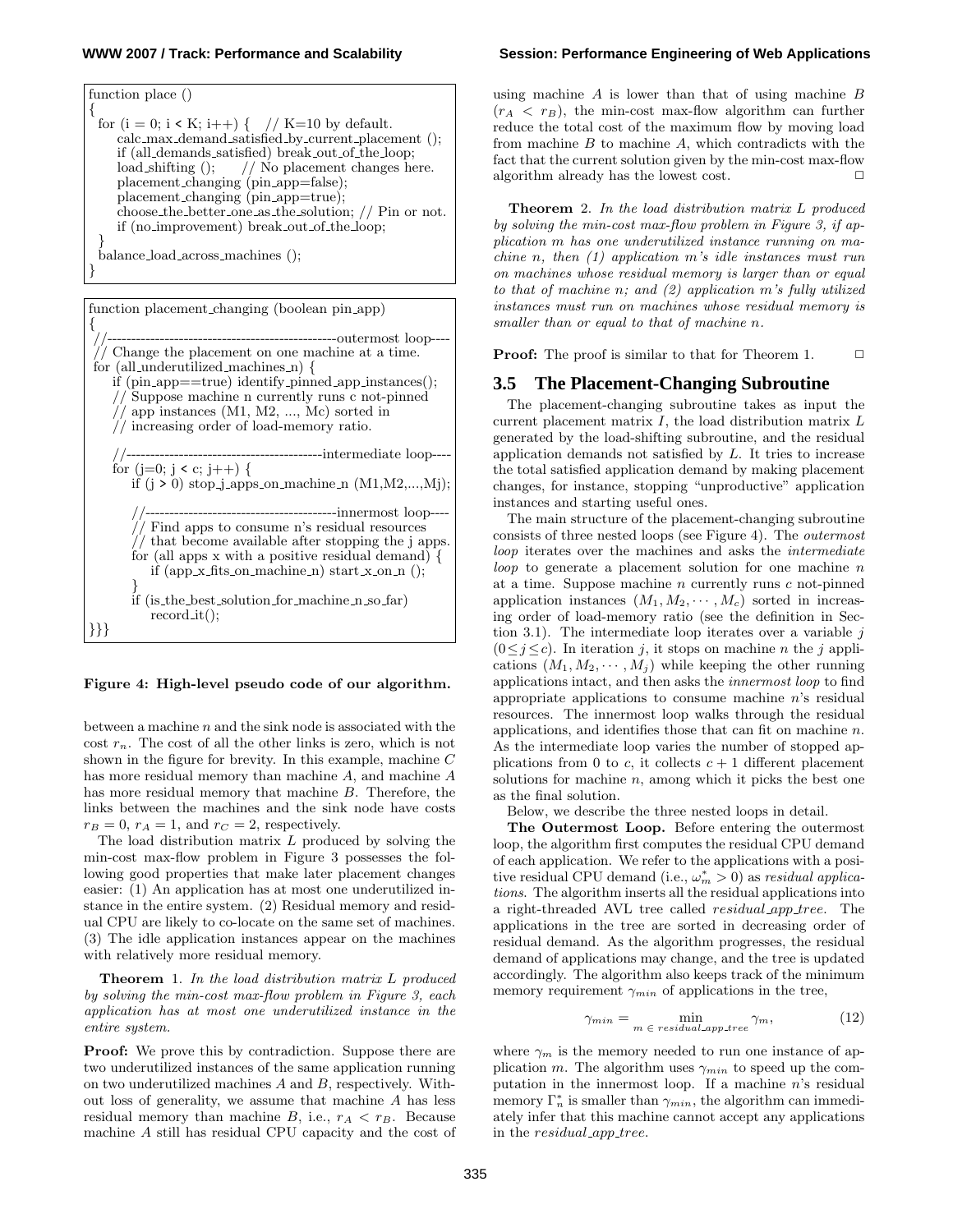The algorithm excludes fully utilized machines from the consideration of placement changes, and sorts the underutilized machines in decreasing order of CPU-memory ratio. Starting from the machine with the highest CPU-memory ratio, it enumerates each underutilized machine, and asks the intermediate loop to compute a placement solution for each machine. Because it is harder to fully utilize the CPU of machines with a high CPU-memory ratio, we prefer to process them first when we still have abundant choices.

The Intermediate Loop. Taking as input the residual app tree and a machine n given by the outermost loop, the intermediate loop computes a placement solution for machine  $n$ . Suppose machine  $n$  currently runs  $c$  notpinned application instances. (Application instance pinning will be discussed later.) We can stop a subset of the  $c$  applications, and use the residual resources to run other applications. In total, there are  $2^c$  cases to consider. We use a heuristic to reduce this number to  $c + 1$ . Intuitively, we prefer to stop the less "productive" application instances, i.e., those with a low load-memory ratio  $(L_{m,n}/\gamma_m)$ .

The algorithm sorts the not-pinned application instances on machine  $n$  in increasing order of load-memory ratio. Let  $(M_1, M_2, \cdots, M_c)$  denote this sorted list. The intermediate loop iterates over a variable  $j$   $(0 \leq j \leq c)$ . In iteration j, it stops on machine *n* the *j* applications  $(M_1, M_2, \cdots, M_j)$ while keeping the other running applications intact, and then asks the innermost loop to find appropriate applications to consume machine n's residual resources that become available after stopping the  $j$  applications. As the intermediate loop varies the number of stopped applications from 0 to c, it collects  $c + 1$  placement solutions, among which it picks as the final solution the one that leads to the highest CPU utilization of machine n.

The Innermost Loop. The intermediate loop changes the number of applications to stop. The innermost loop uses machine n's residual resources to run some residual applications. Recall that the residual app tree is sorted in decreasing order of residual CPU demand. The innermost loop iterates over the residual applications, starting from the one with the largest amount of residual demand. When an application  $m$  is under consideration, the algorithm checks two conditions:  $(1)$  whether the restriction matrix  $R$  allows application  $m$  to run on machine  $n$ , and (2) whether machine  $n$  has sufficient residual memory to host application m (i.e.,  $\gamma_m \leq \Gamma_n^*$ ). If both conditions are satisfied, it places application  $m$  on machine  $n$ , and assigns as much load as possible to this instance until either machine n's CPU is fully utilized or application  $m$  has no residual demand. After this allocation, m's residual demand changes, and the residual app tree is updated accordingly.

The innermost loop iterates over the residual applications until either (1) all the residual applications have been considered once; or  $(2)$  machine *n*'s CPU becomes fully utilized; or  $(3)$  machine *n*'s residual memory is insufficient to host any residual application (i.e.,  $\Gamma_n^* < \gamma_{min}$ , see Equation 12).

### **3.6 The Full Placement Algorithm**

The full placement algorithm is outlined in Figure 4. It incrementally optimizes the placement solution in multiple rounds. In each round, it first invokes the load-shifting subroutine and then invokes the placement-changing subroutine. It repeats for up to  $K$  rounds, but quits earlier it sees no improvement in the total satisfied application demand after one round of execution. The last step of the algorithm balances the load across machines. We reuse the load-balancing component from an exiting algorithm [6], but omit its detail here. Intuitively, it moves the new application instances between machines to balance the load, while keeping the total satisfied demand and the number of placement changes the same.

The placement algorithm deals with multiple optimization objectives. In addition to maximizing the total satisfied demand, it also strives to minimize placement changes, because they disturb the running system and waste CPU cycles. Our heuristic for reducing unnecessary placement changes is not to stop application instances whose load (in the load distribution matrix  $L$ ) is above certain threshold. We refer to them as *pinned instances*. The intuition is that, even if we stop these "productive" instances on their current hosting machines, it is likely that we will start instances of the same applications on other machines.

Each application m has its own pinning threshold  $\omega_m^{pin}$ . The value of this threshold is crucial. If it is too low, the algorithm may introduce many unnecessary placement changes. If it is too high, the total satisfied demand may be low due to insufficient placement changes. The algorithm dynamically computes the pinning threshold for each application using information gathered in a dry-run invocation to the placement-changing subroutine. The dry run pins no application instances. After the dry run, the algorithm makes a second invocation to the placement-changing subroutine, and requires pinning the application instances whose load is higher than or equal to the pinning threshold of the corresponding application, i.e.,  $L_{m,n} \geq \omega_m^{pin}$ . The dry run and the second invocation use exactly the same inputs: the matrices  $I$  and  $L$  produced by the load-shifting subroutine. Between the two placement solutions produced by the dry run and the second invocation, the algorithm picks as the final solution the one that has a higher total satisfied demand. If the total satisfied demands are equal, it picks the one that has less placement changes.

Next, we describe how to compute the pinning threshold  $\omega_m^{pin}$  using information gathered in the dry run. Intuitively, if the dry run starts a new application instance, then we should not stop any instance of the same application whose load is higher than or equal to that of the new instance. This is because the new instance's load is considered sufficiently high by the dry run so that it is even worthwhile to start a new instance. Let  $\omega_m^{new}$  denote the minimum load assigned to a new instance of application m started in the dry run.

$$
\omega_m^{new} = \min_{I_{m,n}} \{ L_{m,n} \text{ after the dry run} \}
$$
  

$$
I_{m,n} \in \{ \text{new instances of app m started in the dry run} \}
$$
 (13)

Here  $I_{m,n}$  represents a new instance of application m started on machine *n* in the dry run.  $L_{m,n}$  is the load of this instance. In addition, the pinning threshold also depends the largest residual application demand  $\omega_{max}^*$  not satisfied in the dry run.

$$
\omega_{max}^* = \max_{m \in \{\text{residual\_app\_tree\_after\_the\_dry\_run}\}} (14)
$$

Here  $\omega_m^*$  is the residual demand of application m after the dry run. We should not stop the application instances whose load is higher than or equal to  $\omega_{max}^*$ . If we stop these instances, they would immediately become the applications that we try to find a place to run. The pinning threshold for application m is computed as follows.

$$
\omega_m^{pin} = \max(1, \min(\omega_{max}^*, \omega_m^{new})) \tag{15}
$$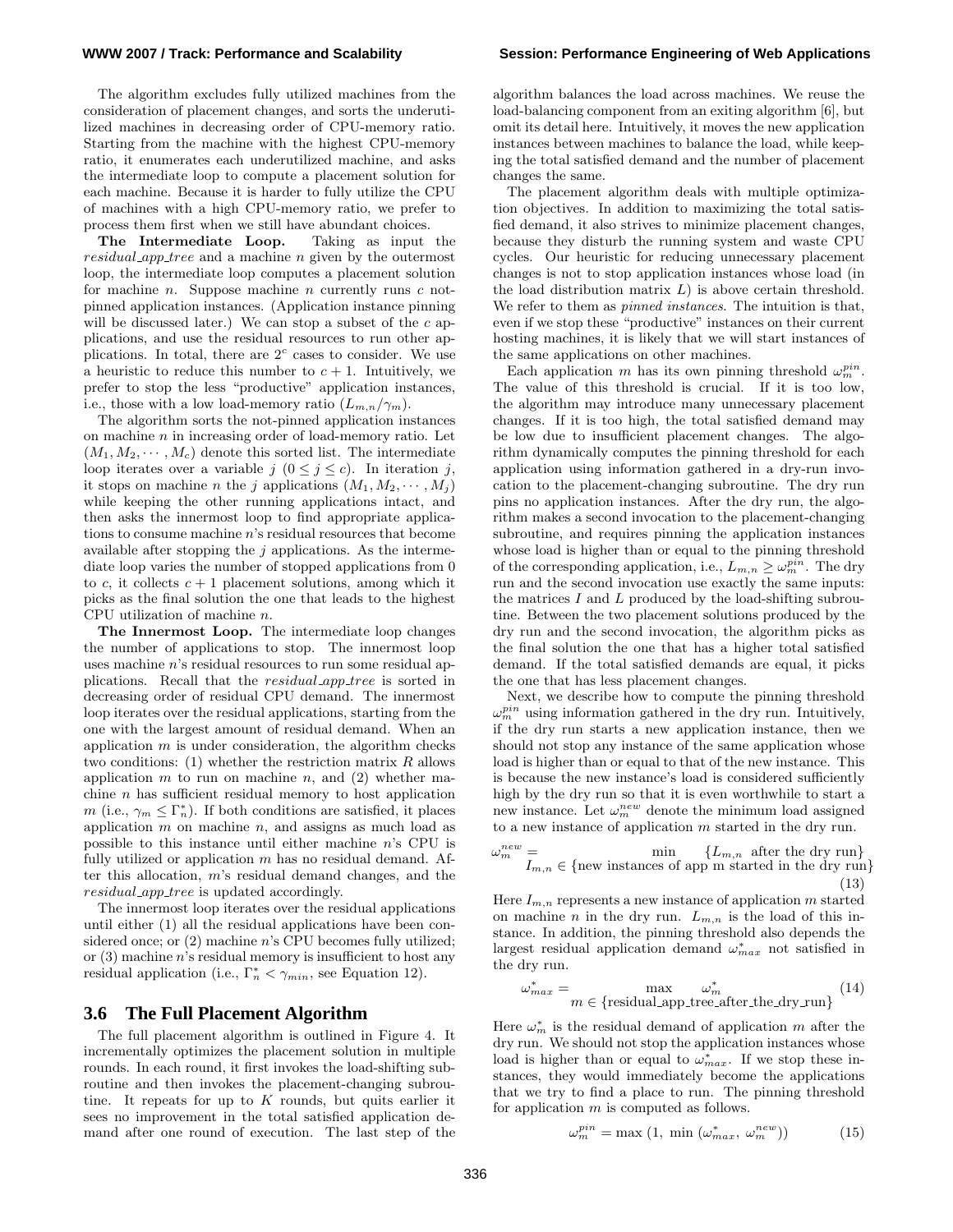Because we do not want to pin completely idle application instances, Equation 15 stipulates that the pinning threshold  $\omega_m^{pin}$  should be at least one CPU cycle per second.

### **3.7 Complexity and Practical Issues**

The computation time of our placement algorithm is dominated by the time spent on solving the max-flow problem and the min-cost max-flow problem in Figure 3. One efficient algorithm for solving the max-flow problem is the highest-label preflow-push algorithm [2], whose complexity is  $O(s^2\sqrt{t})$ , where s is the number of nodes in the graph, and  $t$  is the number of edges in the graph. One efficient algorithm for solving the min-cost flow problem is the enhanced capacity scaling algorithm [2], whose complexity is  $O((s \log t)(s + t \log t))$ . Let N denote the number machines. Due to various resource constraints, the number of applications that a machine can run is bounded by a constant. Therefore, in the network flow graph, both the number s of nodes and the number t of edges are bounded by  $O(N)$ . The total number of application instances in the entire system is also bounded by  $O(N)$ .

Under these assumptions, the complexity of our placement algorithm is  $O(N^{2.5})$ . In contrast, under the same assumptions, the complexity of the state-of-the-art placement algorithm proposed by Kimbrel et al. [6, 8] is  $O(N^{3.5})$ . This difference in complexity is the reason why our algorithm can do online computation for systems with thousands of machines, while their algorithm can scale to at most a few hundred machines (see the results in Section 4).

For the sake of brevity, our formulation of the placement problem and our algorithm description omit several practical issues. For instance, an administrator may impose restrictions on the minimum/maximum number of instances of a given application allowed in the entire system. It is also possible that multiple instances of the same application need to run on a single machine because, for example, one instance of the application cannot utilize all the CPU power of the machine due to internal bottlenecks in the application. Moreover, the optimization objective can be maximizing certain utility function instead of maximizing the total satisfied application demand. Finally, the actual start and stop of application instances should be carefully coordinated to implement a fast transition and avoid stopping all instances of an application at the same time. One version of our algorithm adopted in a leading commercial middleware product [1] addresses these practical issues, but we omit a detailed discussion here due to space limitations.

### **4. EXPERIMENTAL RESULTS**

This section studies the performance of our placement algorithm, and compares it with the state-of-the-art algorithm [6, 8] proposed by Kimbrel et al. We use this algorithm as the baseline because the evaluation [8] shows that it outperforms two variants of another state-of-the-art algorithm [12, 13]. For brevity, we simply refer to our algorithm and the algorithm proposed by Kimbrel et al. as the "new" and "old" algorithms, respectively. Because the two algorithms use the same technique for load balancing, we omit its results here, and refer interested readers to [6].

Both algorithms have been implemented in a leading commercial middleware product [1]. In this paper, we evaluate only the placement controller component (as opposed to the entire middleware), by feeding a wide variety of workloads directly to the placement algorithms. Some of the workloads are representative of real-world traffic (e.g., application demands that follow a power-law distribution), while others are extreme configurations for stress test. In all the experiments, we assume no placement restriction for applications, i.e.,  $\forall m \in \mathcal{M} \ \forall n \in \mathcal{N} \ R_{m,n} = 1.$ 

The placement controller works in cycles. At the beginning of a cycle, the placement algorithm is given a set of machines, a set of applications, the current demands of the applications, and the placement matrix I left from the previous cycle. The placement algorithm then produces a new placement matrix  $I$  and a load distribution matrix  $L$ , which are used for performance evaluation. The evaluation metrics include the execution time, the number of placement changes (i.e., application starts/stops), and the demand satisfaction (i.e., the fraction of the total application demands satisfied by the placement solution:  $\frac{\sum_{m\in\mathcal{M}}\sum_{n\in\mathcal{N}}L_{m,n}}{\sum_{m\in\mathcal{M}}\omega_m}$ .

In the experiments, the configuration of machines is uniformly distributed over the set {1GB:1GHz, 2GB:1.6GHz, 3GB:2.4GHz, 4GB:3GHz}, where the first number is memory capacity and the second number is CPU speed. The memory requirement of applications is uniformly distributed over the set {0.4GB, 0.8GB, 1.2GB, 1.6GB}. A system configuration includes a fixed set of machines and applications. All the reported data are averaged over the results on 100 randomly generated system configurations. For each configuration, the placement algorithm executes for 11 cycles (including an initial placement) under changing application demands. Hence, each reported data point is averaged over 1,000 placement results (excluding the initial placement).

### **4.1 Problem Hardness**

We compare the algorithms while varying the size of the placement problem (i.e., the number of machines and applications) and the hardness of the problem. The hardness is defined from four dimensions: CPU load, memory load, application CPU demand distribution, and demand variability.

CPU Load Factor  $L_{cpu}$ . It is defined as the ratio between the total CPU demand and the total CPU capacity,  $L_{cpu} = \frac{\sum_{m \in \mathcal{M}} \omega_m}{\sum_{n \in \mathcal{N}} \Omega_n}$ , where  $\omega_m$  is the CPU demand for application m, and  $\Omega_n$  is the CPU capacity of machine n.

Memory Load Factor  $L_{mem}$ . Let  $\overline{\gamma}$  denote the average memory requirement of applications, and  $\overline{\Gamma}$  denote the average memory capacity of machines. The average number of application instances that can be hosted on N machines is  $\frac{\overline{\Gamma}}{2}N$ . The memory load factor is defined as  $L_{mem} = M/\frac{\overline{\Gamma}}{N}N = \frac{M\overline{\gamma}}{N\overline{\Gamma}}$ , where M is the number of applications. Note that  $0 \leq L_{mem} \leq 1$  and the problem is most difficult when  $L_{mem} = 1$ .

In the experiments, we vary the CPU load factor  $L_{cpu}$ , the memory load factor  $L_{mem}$ , and the number N of machines. The number  $M$  of applications is configured according to  $N$ and  $L_{mem}: M = \frac{\overline{\Gamma}}{2} NL_{mem} = 2.5NL_{mem}.$ 

Application Demand Distribution. Once the CPU load factor  $L_{cpu}$  and the total CPU capacity  $\Omega = \sum_{n \in \mathcal{N}} \Omega_n$ are determined, the total application CPU demand is set to  $\Omega \cdot L_{cpu}$ . We experiment with two different ways of partitioning this total demand among applications. With the uniform distribution, each application's initial demand is generated uniformly at random from the range [0, 1]. With the powerlaw distribution, application m's initial demand is set to  $j^{-\alpha}$ , where  $\alpha = 2.16$  and j is application m's rank in a random permutation of all the applications. For both uniform and power-law distributions, the demand of each application is normalized proportionally to the total application demand.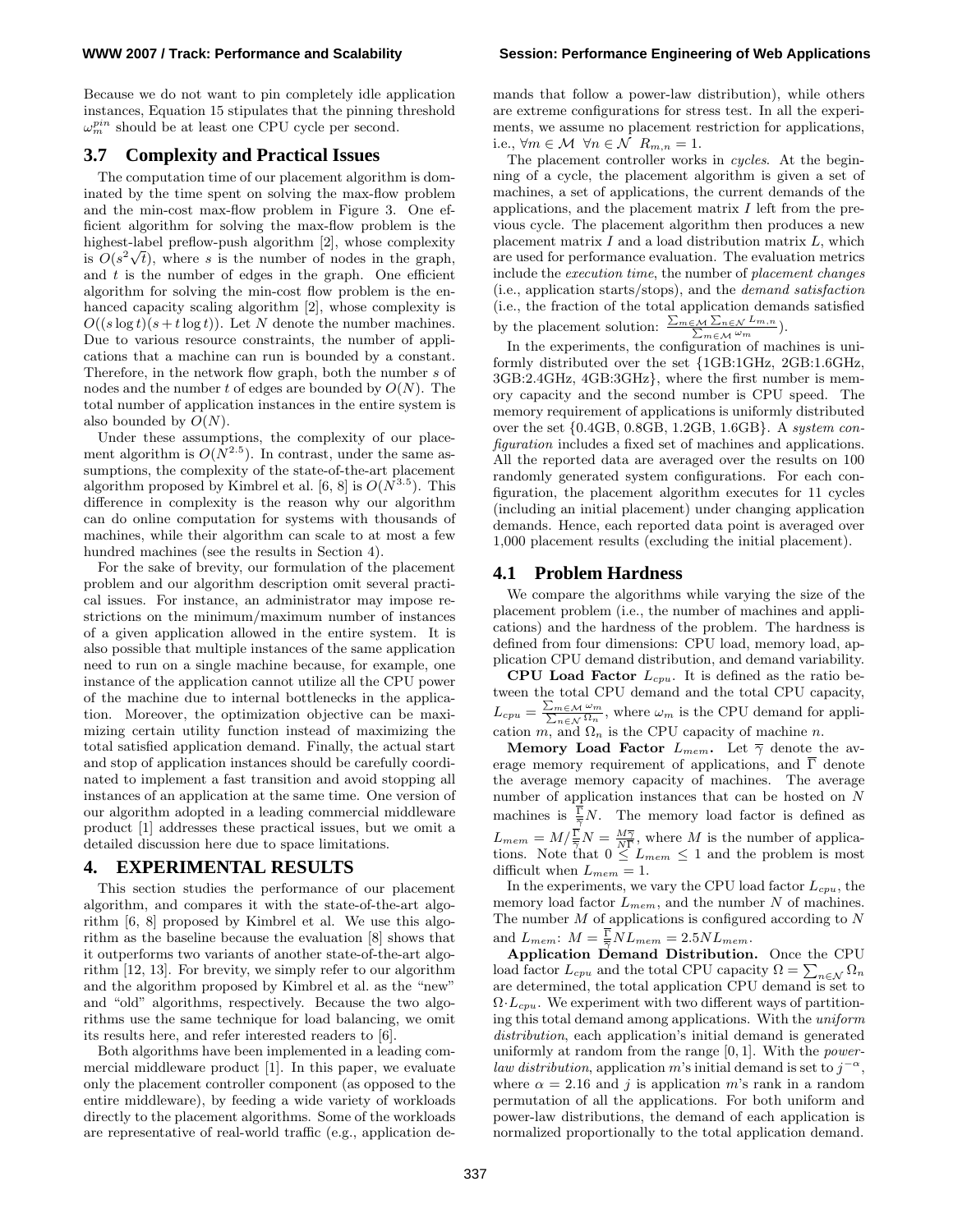Application Demand Variability. Given a system configuration, the placement algorithm executes for 11 cycles. The application demands in the first cycle follow either a uniform distribution or a power-law distribution. Starting from the second cycle, the application demands change from cycle to cycle. The placement problem is harder to solve if this change is drastic. We experiment with four different demand changing patterns. With the vary-all-apps pattern, each application's demand changes randomly and independently within a  $\pm 20\%$  range of its initial demand. With the vary-two-apps pattern, we keep the demands of all the applications constant except for the two applications with the largest demands. The sum of these two applications' demands is kept constant, but the allocation between them randomly changes 10% from cycle to cycle. With the resetall-apps pattern, the demands in two consecutive cycles are independent of each other. This "unrealistic" pattern represents the most extreme demand change. With the *add-apps* pattern, the placement algorithm executes for M placement cycles, where  $M$  is the number of applications. Starting with an empty, idle system, the demand for one new application is introduced into the system in every cycle.

Below, we concisely represent the hardness of a placement problem as  $(L_{cpu}, L_{mem},$  "demand-distribution", "demandvariability"), e.g.,  $(L_{cpu}=0.9, L_{mem}=0.4, power-law-approx,$ vary-all-apps).

### **4.2 Performance Results**

To choose the best algorithm for the commercial product [1], we compared more than a dozen different variants of the placement algorithms (including some variants not described in this paper), and generated thousands of performance graphs. Due to space limitations, we present in this paper only some representative results. Overall, when the placement problem is easy to solve (i.e., the system has abundant resources), both algorithms can satisfy almost all the application demands. However, when the placement problem is hard, the new algorithm significantly and consistently outperforms the old algorithm.

Figure 5 shows the execution time of the two algorithms for the setting  $(L_{cpu}=0.99, L_{mem}=1, \text{ uniform-apps, reset-}$ all-apps). For hard problems, the execution time of the new algorithm is almost negligible compared with that of the old algorithm. As an online controller, the old algorithm can only scale to at most a few hundred machines and applications, while the new algorithm can scale to thousands of machines and applications.

Figure 6 reports results on the scalability of the new algorithm. We vary the number of machines from 100 to 7,000 and the number of applications from 250 to 17,500. The new algorithm takes less than 30 seconds to solve the difficult 7,000-machine, 17,500-application placement problem under the tight resource constraints and the extreme demand changes from cycle to cycle. This execution time is measured on a 1.8GHz Pentium IV machine. The demand satisfaction in Figure 6 stays around 0.946 as the system size increases, showing that the new algorithm can produce high-quality solutions regardless of the problem size. The number of placement changes is high because this "resetall-apps" configuration for stress test unrealistically changes application demands between cycles in an extreme manner.

The experiment in Figure 7 introduces the demand for one new application into a 100-machine system in every placement cycle. This figure reports the number of placement changes occurred when adding the i-th application rather than the aggregated number of placement changes occurred before adding the  $(i+1)$ -th application. Because the resources are not very tight  $(L_{cpu}=0.9 \text{ and } L_{mem}=0.4)$ , both algorithms can satisfy all the demands, but the old algorithm introduces a much larger number of placement changes. For example, to handle the added demand for the last application, the old algorithm makes 51.3 placement changes on average, while the new algorithm makes only 1.6 placement changes on average. In a real system, this difference can have dramatic impact on the whole system performance.

The experiments in Figures 8, 9, and 10 use different combinations of CPU load factor  $(H_{cpu}=0.99 \text{ or } 0.6)$ , memory load factor ( $H_{mem}=1$  or 0.6), demand distribution (uniform or power-law), and demand variability (vary-two-apps, varyall-apps, or reset-all-apps). Under all these settings, the new algorithm consistently outperforms the old algorithm: it improves demand satisfaction by up to 25%, and reduces placement changes by up to 90%.

The experiment in Figure 11 varies the memory load factor  $L_{mem}$  from 0.1 to 1 for a 100-machine system, while fixing the CPU load factor  $L_{cpu}$ =0.9. As the hardness of the problem increases, the demand satisfaction of the old algorithm drops faster than that of the new algorithm. More importantly, the number of placement changes in the old algorithm increases dramatically. The experiment in Figure 12 varies the CPU load factor  $L_{cpu}$  from 0.1 to 1 for a 100-machine system, while fixing the memory load factor  $L_{mem}=0.4$ . The old algorithm and the new algorithm have similar performance when the CPU load factor is below 0.8. However, when the CPU load factor is between 0.8 and 0.9, the number of placement changes in the old algorithm increases almost exponentially. The situation could get even worse as the CPU load factor further approaches 1. To deal with this pathological case, the improved version [6] of the old algorithm (the version used in the comparison) added a 90% load reduction heuristic—whenever the CPU load factor is above 0.9, the old algorithm first (artificially) reduces it to 0.9 by scaling all the application demands proportionally, and then executes the core of the algorithm on the reduced demands. This heuristic helps the old algorithm to reduce placement changes, but it also decreases the demand satisfaction (see the dip in Figure 12). In contrast, the new algorithm achieves a better performance even without using such hard-coded rules to handle the corner cases.

In summary, the new algorithm significantly and consistently outperforms the old algorithm in all three aspects: execution time, demand satisfaction, and placement changes. The new algorithm's ability to achieve a higher demand satisfaction is mainly owing to its load-shifting heuristics and the strategy that first does placement changes to the machines with a high CPU-memory ratio. The new algorithm's fast speed is mainly owing to the strategy that does placement changes to machines one by one in an isolated fashion. Two heuristics in the new algorithm help reduce placement changes: application instance pinning and machine isolation. For hard placement problems, the old algorithm may simultaneously free a large number of application instances on different machines, and then try to place them, which may produce solutions that simply shuffle application instances across machines (see Figure 7). In contrast, due to the new algorithm's machine isolation strategy, it never simultaneously frees application instances running on different machines and hence avoids unnecessary shuffling.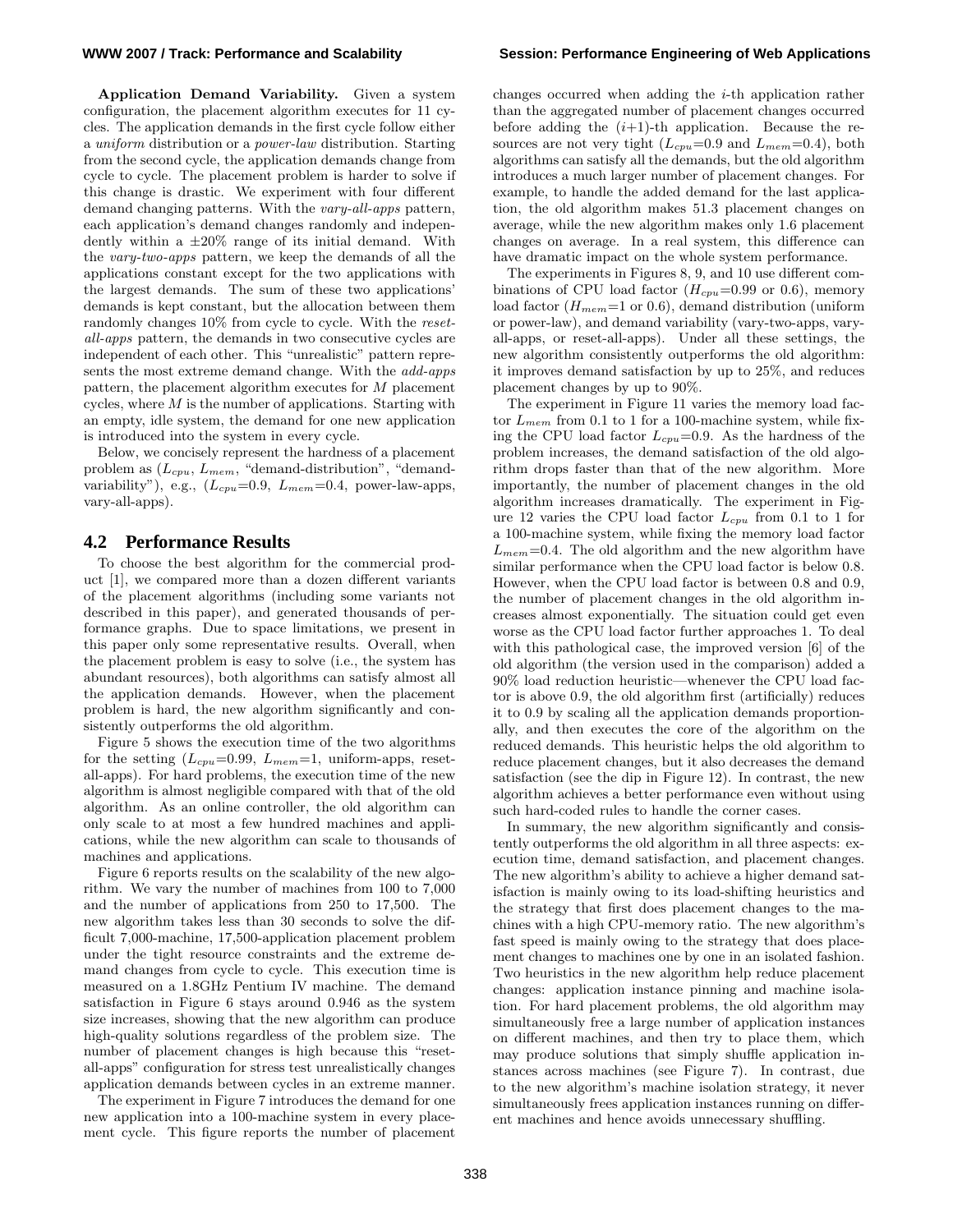



Figure 6: Scalability of the new algorithm with configuration  $(L_{cv} = 0.99,$  $L_{mem} = 1$ , uniform-app, reset-all-apps).



Figure 7: Demand satisfaction and placement changes with configuration:  $(L_{cpu}=0.9, L_{mem}=0.4,$ uniform-app, add-apps), 100 machines, and 100 applications.



Figure 8: Demand satisfaction and placement changes with configuration  $(L_{cpu}=0.99, L_{mem}=1,$ uniform-app, vary-two-apps).